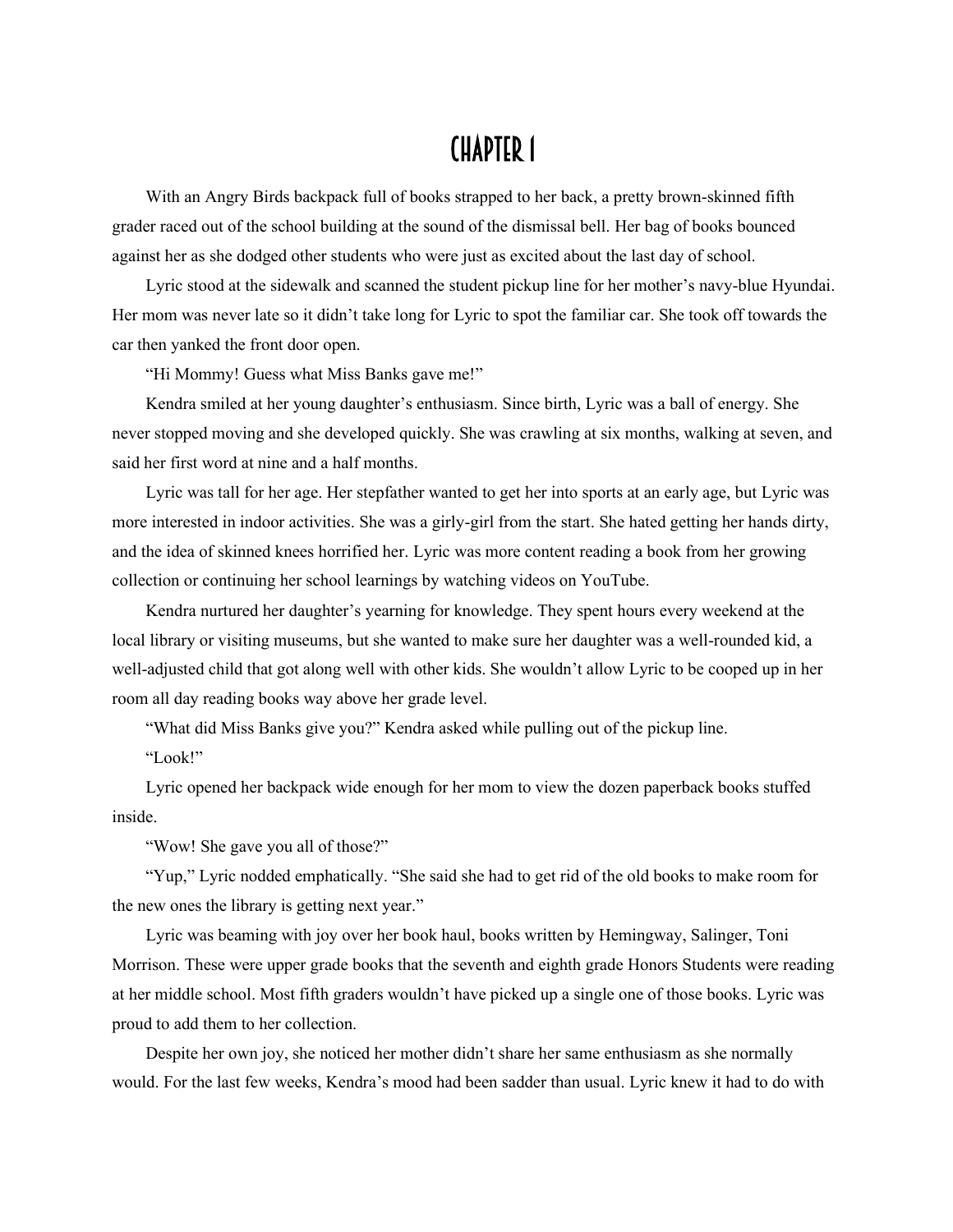her trip to the emergency room but Kendra refused talk about it with her young daughter. Kendra tried her best to hide her sadness from her child, but Lyric always could tell when something was wrong with her mother. They were too close for her not to notice. Lyric decided to change the subject. Maybe talking about her upcoming vacation would cheer Kendra up.

"Mommy, did you talk to Daddy yet?"

Kendra continued to keep her eyes on the road, staring at the small bit of traffic starting to build up on the city streets. Her head nodded slightly. That slight movement sent Lyric's ten-year-old hopes soaring.

Lyric's father, Legend Harrington, lived in New York City. She'd never been there in person but she travelled there often through books, movies, and music. New York City sounded like a magnificent place, so full of excitement and energy. New York City was the birthplace of hip-hop, based on what Legend told her. Both of her parents were born there. A lot of Lyric's family members still lived there, cousins she hadn't met in person yet.

When he could get the time off work, Legend drove from New York to Washington Heights, Ohio to spend time with his daughter. Their visits were usually two-day visits and a whole week in the summer. Lyric adored her father and longed for more time with him. He was such an interesting person. A military man who travelled the world with the Army. He liked to read and listen to music just like her. He liked to go fishing and their summer vacation would usually be to some place where he could rent a boat and they could fish on a lake together.

Lyric had friends who got to see their fathers way more often than she did, but she was the only one who could say that her father lived in New York City. To her group of friends, New York seemed like a far-off fantasy place. Now, if she got her way, she might just get to visit her dad this summer instead of him coming to her. Kendra married her long-time boyfriend, Aaron Hawkins, about a year ago. They didn't get to take a honeymoon. After the emergency room visit, Aaron suggested they take that trip to Europe and let Lyric stay with her father for the summer. Lyric had already started planning the trip in her head without knowing her father's answer or if Kendra would actually agree to let her go.

"Did he say I could come?"

Kendra didn't answer until the car rolled to a stop at a red light. Then she turned her head towards her eager daughter.

"Why do you want to go to New York? You don't know anything about where your dad lives. It's nothing like here."

"Is it a bad place?" Lyric asked.

Her mother's answer was quick and sharp. "Yes. I worked extremely hard to get out of there. You were just two years old when we were able to move to Washington Heights so you don't know how bad it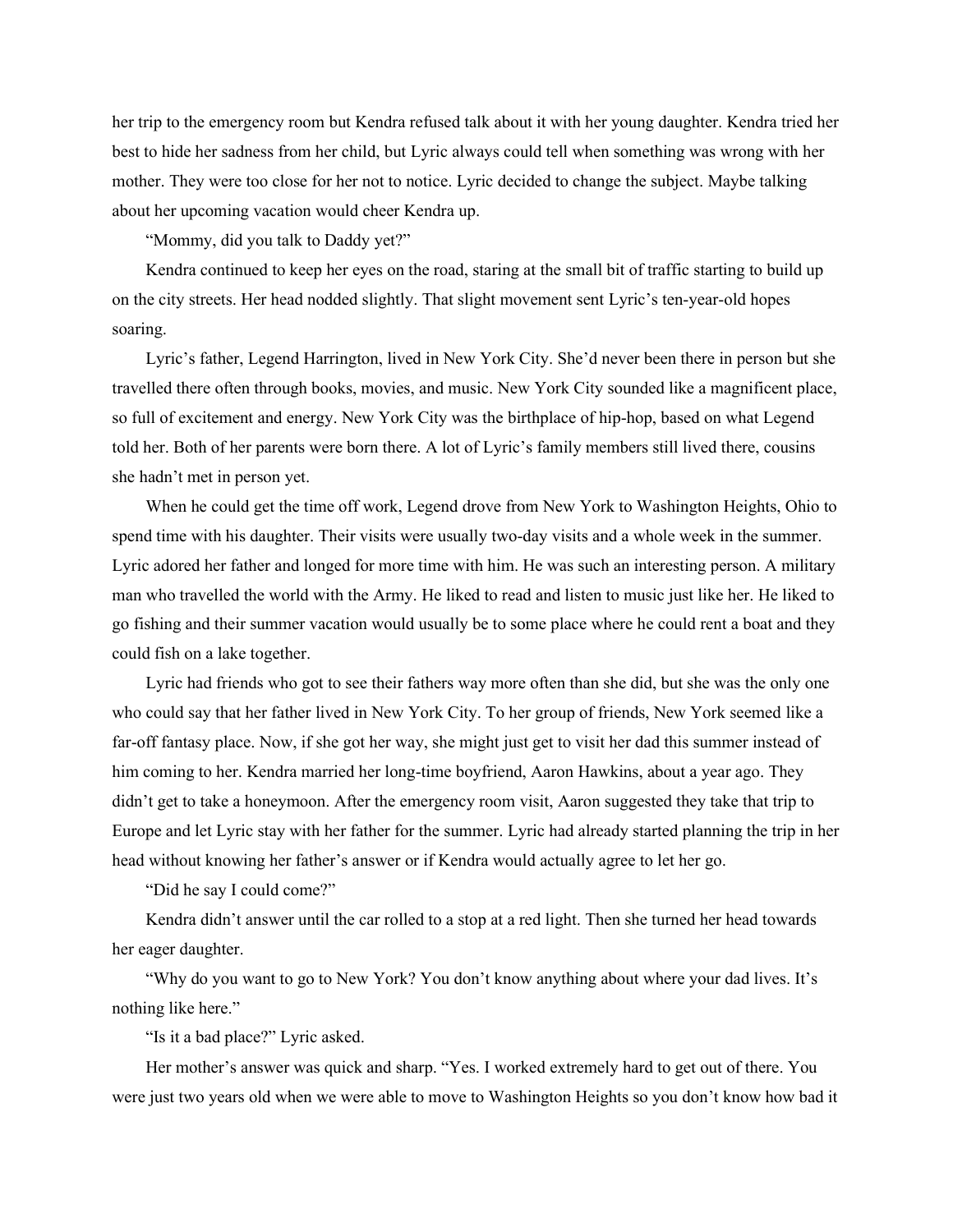was. Your father doesn't live in a nice house in a nice neighborhood like ours. Do you know what the projects are?"

"Yes, ma'am. Dominique and Andre live in the projects on the southside," she replied, naming her two best school friends.

"Oak Park is nothing compared to Bittman," Kendra scoffed. "I don't know why he still lives there. He can afford to move. He makes enough to live somewhere else. If you go there and hate it, you won't be able to come home any time soon since Aaron and I will be in Europe."

"So, Daddy said yes?"

"Of course, he said yes. Legend wouldn't turn down a chance to spend the entire summer with you. Do you really want to go up there?"

Despite her mother's warning, Lyric wasn't budging. Her daddy wouldn't let anything bad happen to her. She frowned at the way her mother talked about Legend living in the projects. It wasn't fair for her to think less of him because he didn't make as much money as Aaron. Everybody knows that people who work at the banks make more money than the people who work at the post office.

Her teacher, Mrs. Gordon, always told the students that all jobs are important, even the ones that don't pay that well. Lyric was proud that her daddy worked for the post office. She loved Miss Tammy, the lady who delivered their packages and mail. People at the post office were nice. Besides, how would Kendra get all the stuff she ordered from Amazon if people like Legend didn't deliver them? She was smart enough to not say that out loud though. If she made her mother mad, she might not get to go to New York City. She promised herself to be on her best behavior until she was safely inside her father's house.

"Mommy, I really want to go. I don't get to see Daddy a lot."

"Fine." Kendra sighed in defeat. "I guess you'll be fine. You can fly to New York with us then. I'll book your ticket when we get home."

A week after school ended, Aaron, Kendra, and Lyric arrived at La Guardia Airport. Lyric could barely sit still during the ninety-minute flight. More than once, Kendra had to place her hand on her daughter's knee to keep her from shaking it or jumping up mid-flight. After deboarding, Lyric was a good thirty feet ahead of them as they walked to baggage claim. Kendra and Aaron were spending the night in the city to kick off their honeymoon after Legend picked up Lyric.

In the backseat of the Uber, Lyric leaned across Aaron and Kendra to get a better look at the sights of Manhattan. She gasped in awe. Manhattan looked exactly like it did in the movies! Yellow taxi cabs and a sea of people on every street.

"Mom! Look at that! That's the Radio City Music Hall! I saw that on TV!"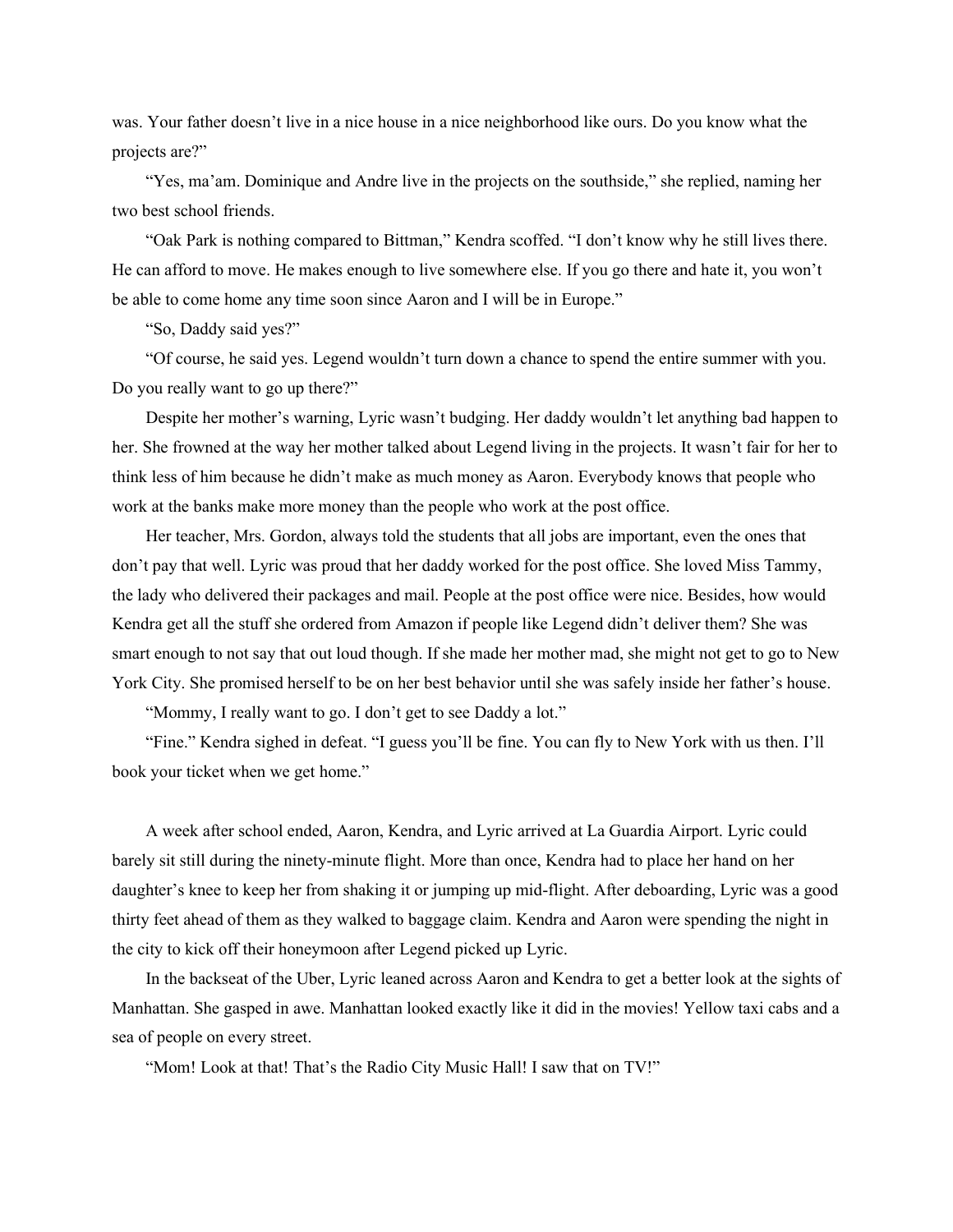"Look, it's FAO Schwarz! Do you think Daddy will take me there? I don't want anything; I just want to go inside."

"Mooommmm! Is that Central Park? Please tell me that's Central Park!"

"Lyric," Kendra scolded her after ten minutes of rapid-fire questions. "You're going to be here for ninety days. Chill out, please. You'll have to ask your father to bring you back here. Enjoy it while you can. Queens isn't anything like Manhattan."

"I know," Lyric replied, not affected at all by her mother's negativity.

Lyric knew about Queens. Her favorite rappers were from Queens. Nicki Minaj, Nas, and 50 Cent were the most played music on her iPod. Before leaving Ohio, Lyric watched a video about Bittman Housing Community on YouTube. She understood why her mother was apprehensive about sending her ten-year-old to live there for three months. Lyric wasn't afraid. Legend told her there were a lot of girls her age in his building, girls she could make friends with. She couldn't wait to meet them. Plus, her dad had bought a new bed for her and painted the second bedroom in his apartment for her. He bought a bookcase and stocked it with books he got at a library sale. He even got Wi-fi for her. Legend was just as excited to have her there as she was to be there. It didn't matter that Queens wasn't like Manhattan; she'd never been to Queens either.

Lyric would have liked to go directly to her father's place when the plane landed but Legend was at work. Even though he was only working half a day, it would be awhile before he met them at the hotel. While Aaron and Kendra checked into the hotel, Lyric rummaged through her carry-on and found the box containing her brand new, her very own iPhone. She didn't know any kid her age who had an iPhone, but Aaron and Kendra insisted that she have a way of contacting them if anything happened. Kendra was sure that she wouldn't be able to make an international call from her dad's apartment.

Lyric hadn't gotten a chance to set up the phone yet. They stopped by the Verizon store on the way to the airport where Aaron bought three of the new iPhones. She couldn't wait to turn it on. The commercials made the phone seem amazing, much better than her mother and stepfather's Blackberries. They didn't even have games on their phones.

"Lyric," Kendra hissed through clenched teeth. "Put that phone back in that bag. Wait until we get to the room."

But when they got to their room, it was wait until after lunch then right as they were finishing lunch in the hotel restaurant, Legend showed up and the iPhone became an afterthought. Lyric practically flew into his arms like Supergirl.

As with most people of color, Legend's skin was the first thing noticed when he walked into the room. He and his daughter shared the same skin tone, the rich chestnut brown with red undertones was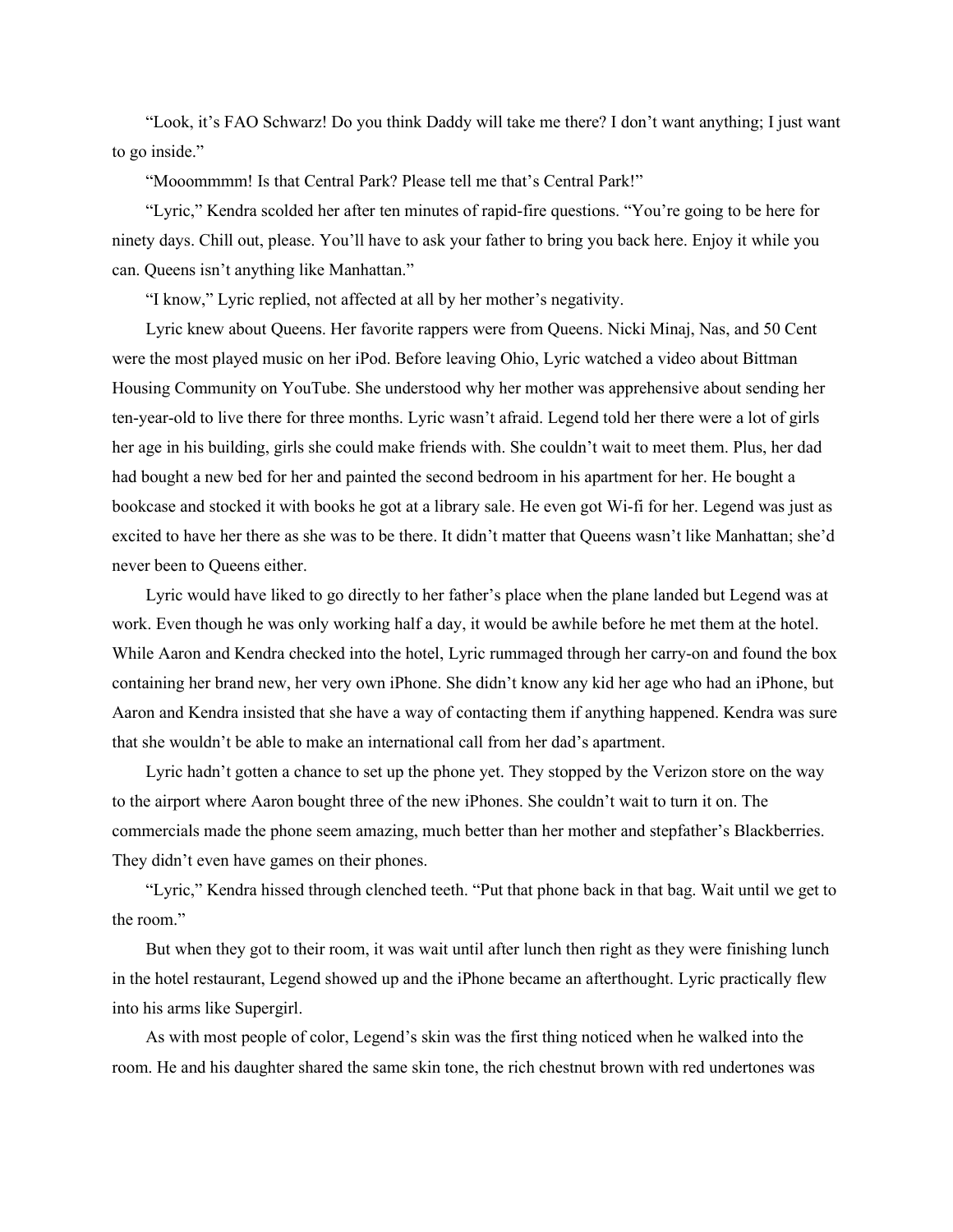passed down from his very "light but all the way black" mom and his dad who never let his deep brown skin be seen as a hindrance.

Legend was the type of man that made people take a second look when he past them. The Army had instilled a confidence in him that allowed him to walk into any room with his head held high. His height and air of confidence is what attracted women of all shapes, sizes, and ethnicities to the ruggedly goodlooking man.

Legend had a way about him that turned smart women stupid…that's what Lyric's grandmother always said about him. Kendra always laughed and agreed with her mom. She knew that Legend was attracted to smart women because he was the most intelligent man she'd ever met. When they were together, they had deep conversations about the world, politics, society, relationships…everything. His opinions were always well researched. He wasn't the kind of person who followed the pack. He was a natural leader. Lyric's thirst for knowledge came from him. It was one of his best traits.

"Baby girl!" Legend exclaimed and swung his daughter around. The smile on his face lit up the already bright restaurant as he kissed her forehead.

"I am so glad to see you!"

"Me too! And I get to stay all summer."

"That's right."

Legend put Lyric down and smiled at Kendra, who refused to smile back. Instead, she reached under the table and held Aaron's hand. It bothered her that seeing her ex always brought back the memory of what they used to have.

"How are you, Kendra?"

"We're fine. Really excited about our honeymoon. Aaron, this is Legend."

Legend reached out to shake Aaron's hand. Aaron was the polar opposite of the father of Kendra's only child. Half-black and half-Hispanic, Aaron wasn't as tall as Legend and didn't exude the same confidence. Legend took a minute to size up the man who called himself Lyric's stepfather and quickly concluded that Kendra had found the man she always wanted, a man that she could boss around, a man that loved her more than she loved him.

"Nice to finally meet you, brother," Legend stated.

"Same here. Lyric's always talking about you. Thank you for allowing her to stay the summer. She's really excited."

"Well, I've been wanting her to come up here for years but…" He broke off the sentence because everyone at the table knew why Kendra didn't want Lyric in New York.

"Do you want to stay and have lunch?" Aaron asked.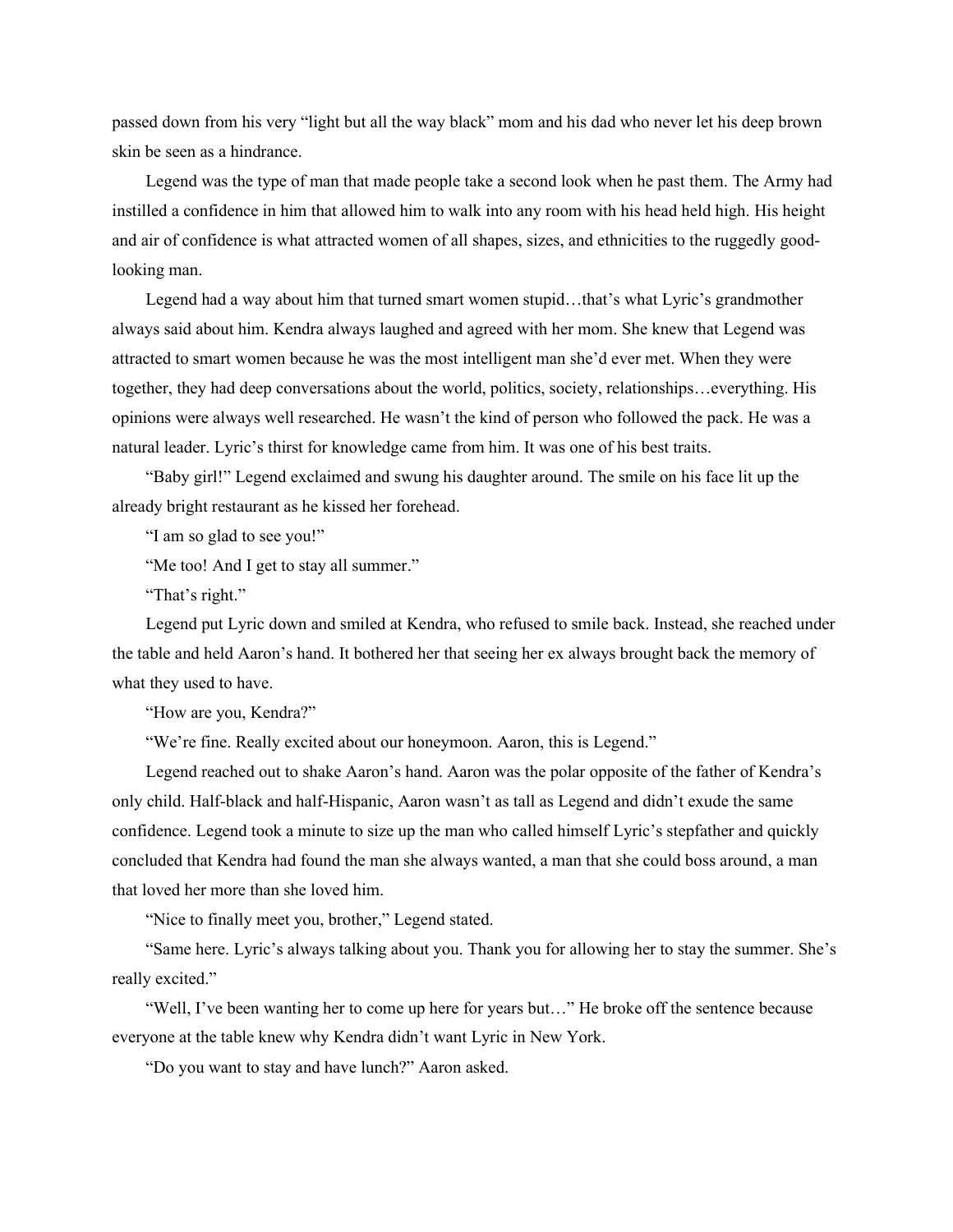Legend shook his head. "No, but thanks anyway. Gonna swing by my mom's crib. She can't wait to see her grandbaby." He looked at the half-eaten cheeseburger and fries on Lyric's plate. "You want to finish that, Little Lady?"

"I'm full," Lyric answered even though she wasn't. "Mommy, can I go get my stuff?"

Kendra nodded and handed Legend the room key. "You can take her up to the room. Come back in here so we can say goodbye though."

As soon as Legend and Lyric were out of earshot, Aaron sat back down and looked at his wife. "So, that's him, huh?"

"Yes, that's him."

"Did you tell him what happened?"

"He knows. I told him not to tell Lyric. You know how bad she wants a sibling. Telling her that she almost had one will just make her upset."

"She's almost eleven, Kendra. She'll be able to handle it. You know she worries about you."

"She doesn't worry about anything when she's with her father. I'll tell her when I'm ready."

Aaron knew from his wife's tone to let it go. They'd had the same discussion two other times and Kendra wasn't changing her position. If she could avoid it, she'd probably never tell Lyric about the miscarriage.

When Lyric and Legend returned to the restaurant dragging Lyric's two suitcases, Kendra wrapped her arms around her daughter and held her tightly. Her eyes welled with tears at the thought of leaving her daughter in New York for three months, the longest they'd ever been away from each other.

"Don't cry, Mommy. I'm going to be fine."

"I know. I'm just going to miss you."

"I'm going to miss you too. But we can use Facetime now that we have new phones."

Kendra tearfully looked up at Legend. "Please don't let nothing happen to my baby."

"She's my baby too. I will never let anything happen to her."

"By Mommy. Bye Aaron!" Lyric called as she dragged her father towards the restaurant exit. She couldn't wait to get in his car and travel through the city she dreamed of all the time.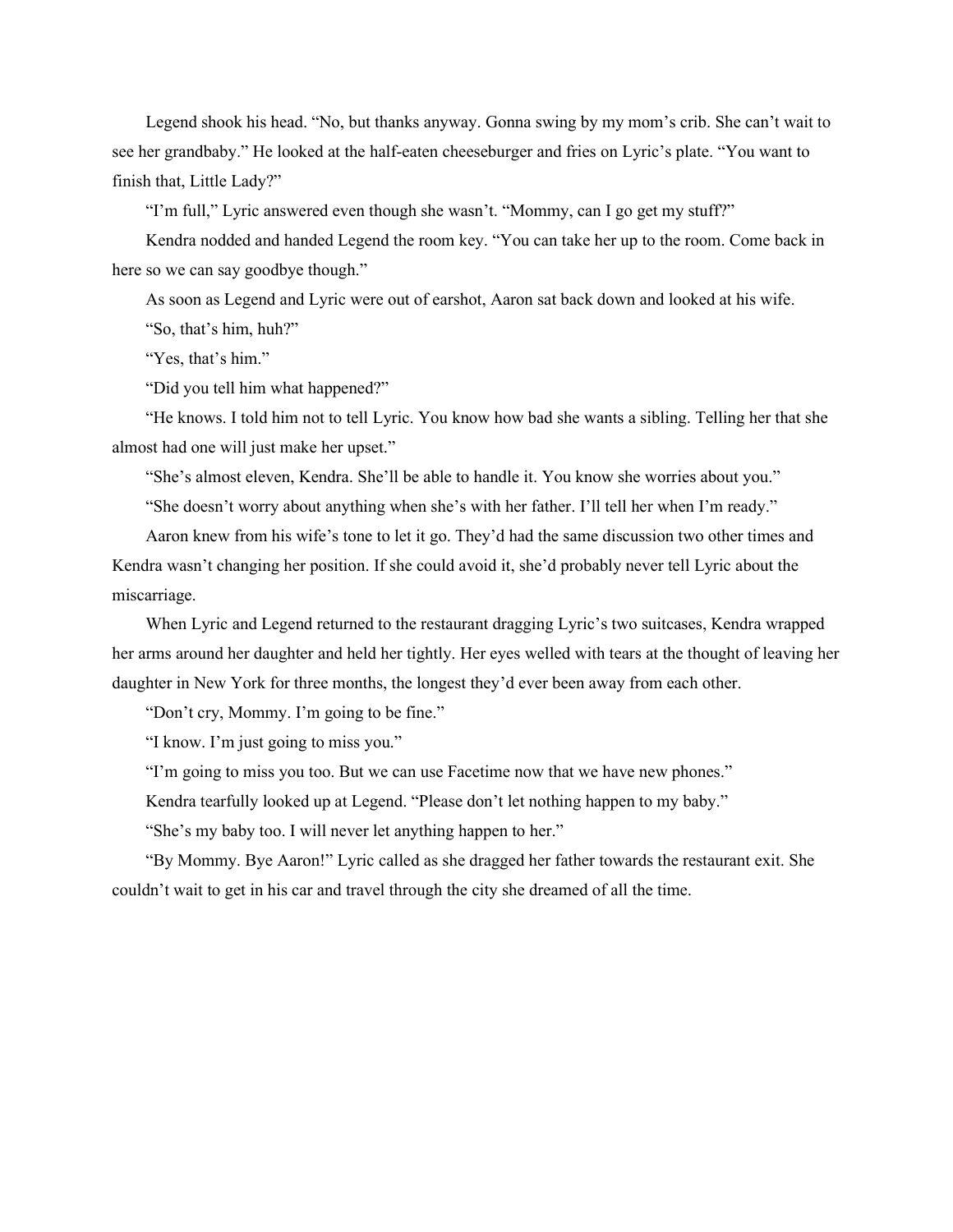## CHAPTER 2

Legend sat at the kitchen table watching his daughter. Her long legs stretched out on the sofa. She showered and put her pajamas back on. After scarfing down a bowl of Cinnamon Toast Crunch, Lyric grabbed a book and laid out on the sofa with her headphones on and started reading.

Lyric had made herself comfortable in his modest apartment in just two days. Her mother had warned him that if she got her hands on some books, she'd never leave the apartment. So far, Kendra's warning seemed true. Legend had just put *Slaughterhouse Five* back on the bookshelf when Lyric discovered his Vonnegut collection. Vonnegut was advanced reading for a ten-year-old but so was the Koran and the Holy Bible, which Lyric had finished last year. It took her a year to finish each one because she had many questions. When her mother couldn't answer them, she called Legend and they would spend hours discussing the prophets and disciples, the teachings of Jesus, and the commandments.

But it was Saturday and time for Lyric to get out of the house. He had errands to take care of and Courtney across the hall had volunteered to let Lyric hang with her little girl Giselle. Lyric needed little girls to play with, girls her age that didn't go to the same school as her and did not share the same lifestyle. Legend suspected that Lyric was being too sheltered by her mother and stepfather. Moving out of Queens had turned Kendra soft. Growing up black in America was hard for girls and boys. Legend may not be able to teach Lyric how to be a woman, but he could definitely toughen her up and teach her about being black in America.

Courtney's daughter, Giselle, was the perfect influence that Lyric needed during her stay Bittman. Giselle, was a couple months older than Lyric and had just turned eleven. Despite her age, she knew how to navigate the projects. She could keep Lyric out of major trouble and still teach her a few things.

"Lyric," Legend said from across the room. "I gotta run some errands for a few hours so I'm gonna take you over Courtney's house. She's gonna keep her eye on you while I'm out and you can hang out with Giselle. You met her the other day. You cool with that?"

Lyric looked up from the book she was reading and sat up on the couch. Her face was scrunched up as if she smelled something funny. She didn't want to complain but she was really into her book and doubted that Miss Courtney or her daughter could or would appreciate Kurt Vonnegut.

"I can't just stay here?" Lyric asked. "I mean, Mommy lets me stay home for a couple hours while she runs errands."

"Your mother lives in the suburbs in Ohio," Legend replied. "Y'all probably don't even lock your doors. This is the projects in Queens. I'm not leaving my ten-year-old home by herself in the projects. You ain't even allowed to walk around this motherfucker without me. You hear me?"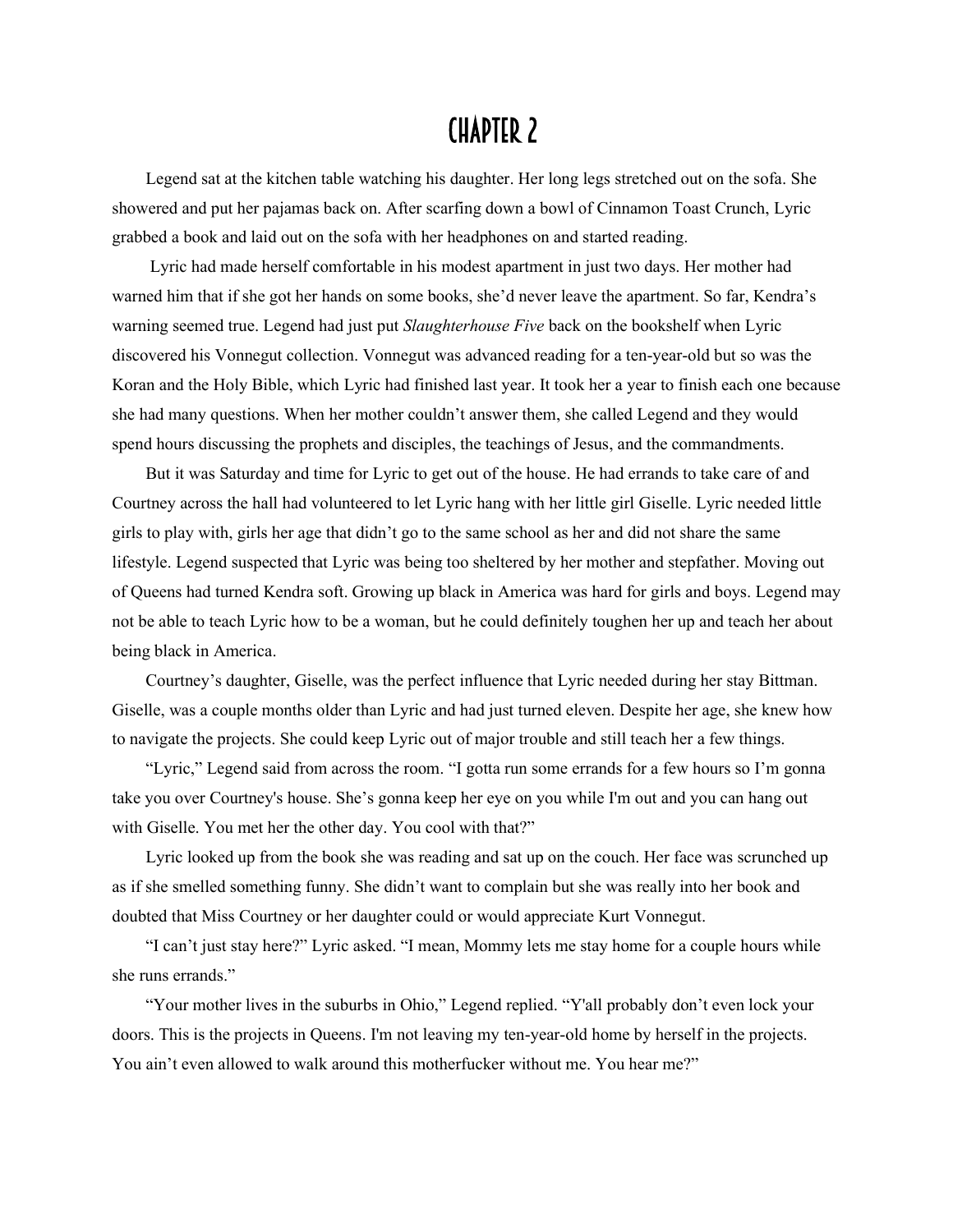"Mommy said that you don't have to live in the projects. She said that you make enough money to live somewhere else nicer."

"That may be the case," Legend said. "But my plan is my plan. Your mother and her opinion don't matter to me. When I get ready to leave Bittman, I'll leave. Until then, get dressed."

As her father ordered, albeit reluctantly, Lyric closed her book and went to her room to change out of her pajamas. Her bedroom at her dad's was much smaller than her bedroom in Ohio. For Lyric, it was just as nice. Legend had painted the walls light blue, no girly girl pink for her. Framed black and white prints of the works of his favorite photographers hung on the walls. Gordon Parks' American Gothic, Gandhi and the Spinning Wheel by Margaret Bourke-White, Neil Leife's infamous photograph of Muhammed Ali when he knocked out Sonny Liston, and of course, John Dominis' Black Power Salute graced the four walls of Lyric's bedroom and she loved it.

Her bedroom window gave her a view of the courtyard that was more brown dirt than green grass. The grass grew in trampled patches. The playground with a rusty swing set and monkey bars that had seen better days didn't appear safe for children to play on. Night or day, there was always a lot of activity in the courtyard. Bittman, she learned from YouTube, was one of the largest housing projects in the city. That's why there were always people outside, always loud conversations in the hallways and outside. Kids everywhere. Teenagers hanging out on the courtyard and on the unkept basketball court. Lyric saw all of this from her bedroom window. She'd only been in New York for a little over forty-eight hours and had spent most of that time staring out the window, fascinated by the new world she was now a part of, at least for the next three months.

At home in Ohio, her bedroom was pretty and she wasn't too young to understand that the color and cheeriness of her bedroom reflected the environment in which her mother was raising her. Here in Queens, her bedroom reflected her environment too…a little less cheery and a lot more serious.

Sitting on her dresser were two framed 5x7 photos. One was of her when she was just a baby, sitting on Legend's lap with her mother standing beside them. Lyric thought Legend and Kendra looked good together, but Kendra looked much happier in pictures with Aaron.

The other picture was of Legend and two young boys standing in front of Legend's Deuce  $\&$  a Quarter. It was an old raggedy car in the picture, but Legend had a knack for fixing broken things. The same pale beige non-running Buick Electra was not the same Electra that he drove around the city three years later. Everything under the hood had been rebuilt or restored. Now the "Deuce", as Legend affectionately called his ride, was a shiny black hood celebrity, protected by the boys who hung outside by the Bittman entrances and parking lots making sure no one messed with the Deuce.

The two boys in the picture were more intriguing to Lyric than the story of an old car. Legend told her that the boy in the Mets cap was his son Sincere. The kid in the 2Pac t-shirt was Sincere's best friend,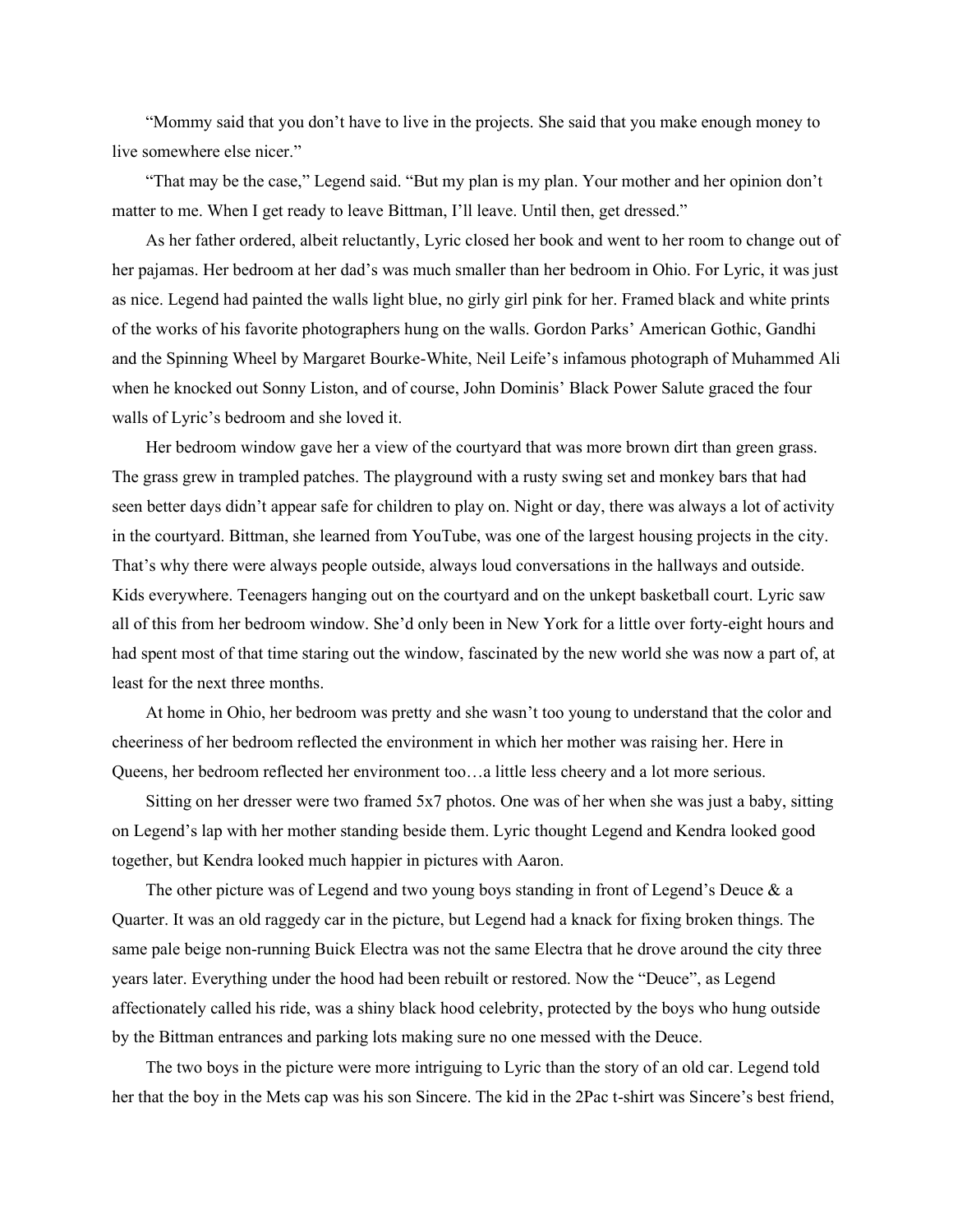Knight. They were about twelve or thirteen then. Sincere resembled Legend more than Lyric. She wasn't surprised by seeing her brother in picture. Lyric was aware that she had a big brother. From what she overheard from her grandmother and aunts' conversations when they came to Ohio, Sincere was one of the reasons Kendra packed up and left Bittman.

Sincere and Lyric had never met. Sincere wasn't ever allowed to go with Legend when he went to visit Lyric in Washington Heights. Since Kendra wouldn't allow Lyric to visit Queens, this summer would be the first time the siblings would be in the same vicinity. Lyric couldn't wait to see him. At least, she hoped she'd get to see him.

Sincere lived with his mother Cherice in the 400 Building on the north side of Bittman, about a quarter of a mile away from the 700 Building where Legend lived on the east side of Bittman. Legend told Sincere that Lyric was coming to stay for the summer but hadn't heard from the boy. He'd been calling his cell phone and leaving messages for Sincere for two days and he still hadn't returned any of his father's calls.

Cherise said she hadn't seen Sincere or Knight in a couple of days. When Legend hung up the phone, Lyric could see the worry in his tight eyes. She knew her dad was bothered by the fact that Cherise hadn't seen her sixteen-year-old son or his best friend. In Bittman, a teenage boy going missing for two days meant he was either lying dead somewhere or locked up. With Sincere and Knight, either one was a viable option.

At sixteen, Sincere didn't know anything except life in the projects. Cherise was a project chick with a project chick mentality, unlike Kendra. Legend did what he could to help with Sincere, but his mother was headstrong and unwilling to think of a world outside of Queens, New York. She didn't like Legend filling her son's head with ideas of college and traveling the world because she didn't have those same aspirations.

Sincere didn't have the same mentality as his mom and her side of the family, but he believed what Biggie said. "Either you sell rock or you have a wicked jump shot." Too bad neither Sincere nor anyone in his little crew were athletically inclined.

One of the errands Legend had to run was finding out where his son was. In fact, that was the only thing important on his To-Do list. He'd sell everything he owned if Sincere needed a lawyer and turn Bittman into a war zone if his son were not alive. Someone knew where Sincere and Knight were and Legend had ways of getting information out of people.

Ten minutes after he told her to get dressed, Lyric and Legend were standing inside Courtney's apartment. The apartment smelled like weed and fried chicken, with Money House Blessing incense barely masking the smell. Courtney's oldest boys were playing Call of Duty loudly in the living room.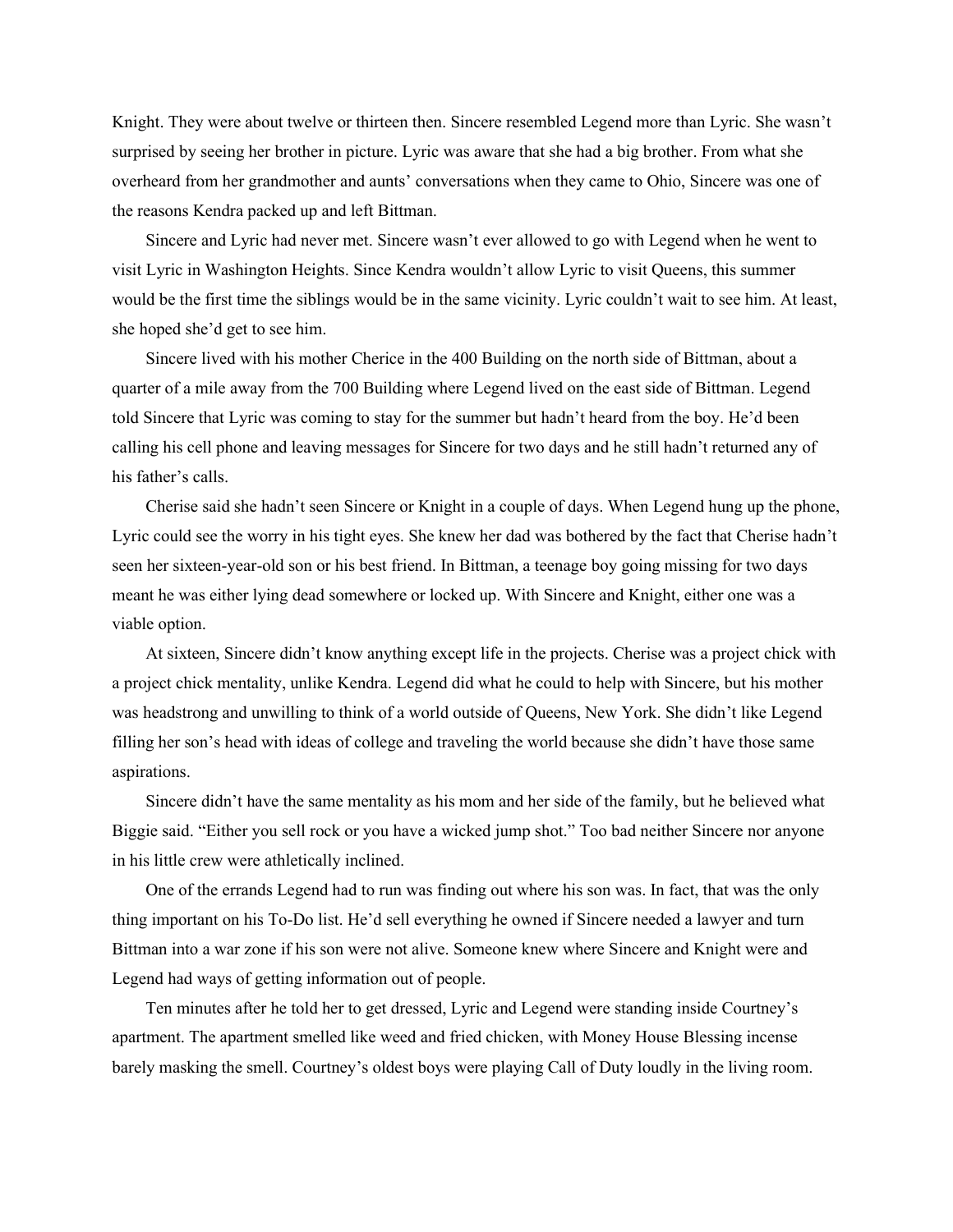Music blared from the third bedroom down the hall. The door was closed but all the walls and doors in Bittman were thin.

"Giselle!" Courtney yelled over the music. "Lyric's here. Come out that room. And turn that shit down! Don't nobody wanna hear that lil boy all damn day!"

Courtney smiled at Lyric. "You like that lil rapper, Soulja Boy too?"

Legend burst out laughing. All the kids like Soulja Boy but like Courtney, he found the music that kids liked annoying and without merit. Give him a little Nas or Rakim any day of the week. That was real hip-hop.

"He's alright," Lyric shrugged. "I like Nas and DMX better."

"Girl! What you know about DMX and Nas? You too young for that. You know what," Courtney grinned. "You sound just like yo' daddy and brother. Bet you won't catch Sin listening to no damn Soulja Boy. Where Sin at anyway?" she asked Legend. "I need him to come get Lil Josh the hell out of this house, hoggin' my TV all the damn day."

"That's what I'm planning on finding out," Legend answered.

The door to the third bedroom opened and Giselle walked down the hallway, sizing up the girl from across the hall as she approached. Legend chuckled as Giselle came closer. She was Courtney's mini-me. It didn't look like Courtney had any help making Giselle. Everything about them, from facial features and mannerisms to their personalities were identical. He was so happy that Giselle wasn't his daughter because Courtney had her hands full with that one.

"Mr. Legend, you always laughing when you see me? What's so funny?"

"I laugh because I don't see any of yo' daddy in you. You definitely Courtney's child."

"Well," Giselle shrugged. "Maybe if he was a real daddy, then I'd be a little like him."

Courtney shook her he. "She is so damn grown. You wanna trade daughters, Legend? Lyric is so quiet."

"I'm not that quiet."

"See Ma! You always tryna trade me with somebody else's kid. You gon' give me a complex and we can't afford therapy. Come on, Lyric. Let's go outside and see who's on the court. Jenae said they're off punishment. Ma, can I have some money to get some snacks?"

"You don't need no snacks."

"You act like I'm fat or something."

"It's food here in the house."

"You always say that but it don't be true."

"Yo' mouth is the reason you ain't getting' no snacks. How 'bout that?"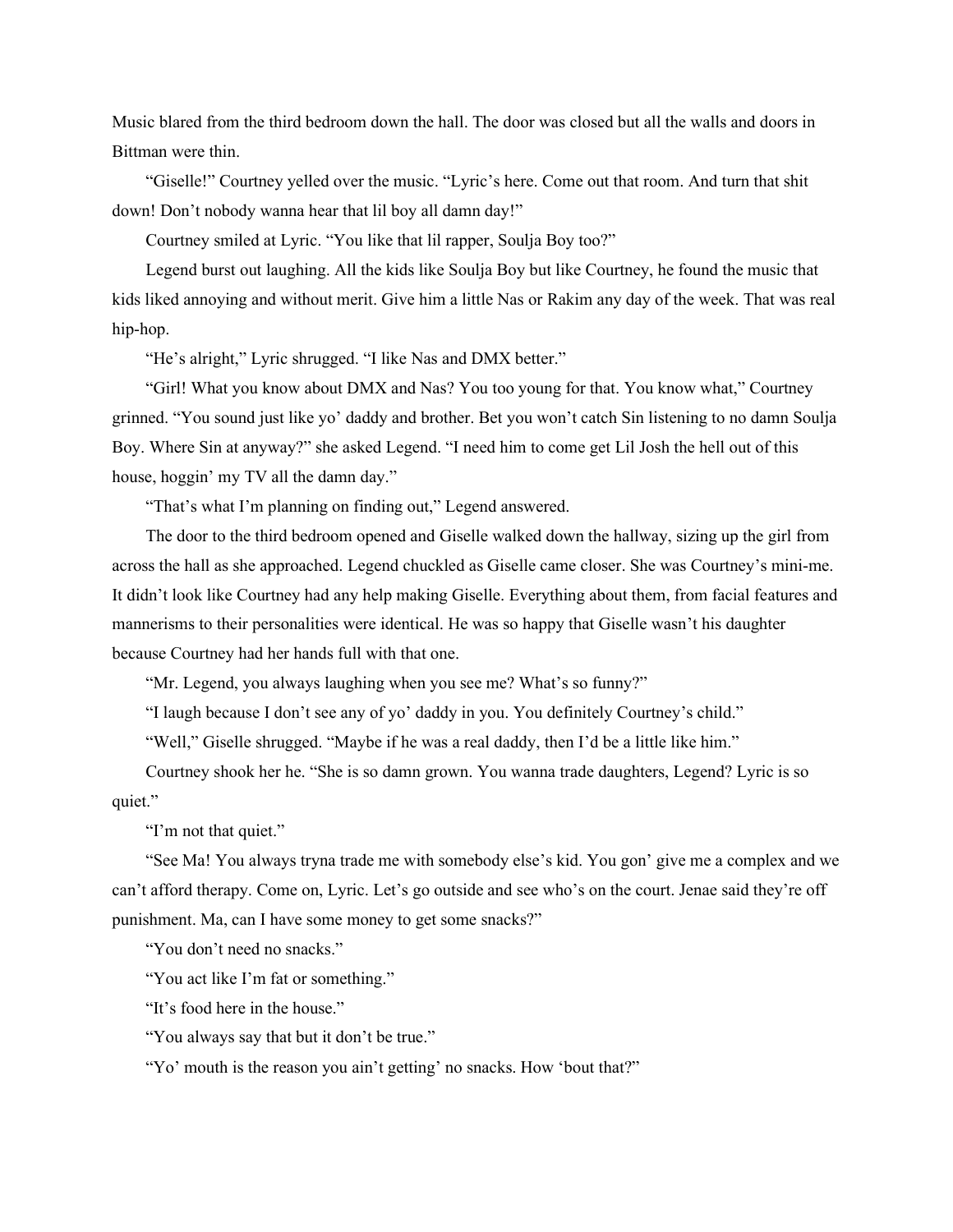Legend pulled out his wallet and handed Lyric a twenty. "Get y'all some lunch since Courtney's being stingy. I'll be back in a couple of hours. Stay with Giselle. Don't go wandering around this place by yourself."

"She's goin' to be fine, Mr. Legend," Giselle said. "I ain't gon' let nobody do anything to her. We just gon' hang out at the basketball court like we usually do."

"Fast ass little girls," Courtney mumbled. "Always lookin' at those boys on the court. You need to be inside reading a book or something."

"I don't ever see you reading a book," Giselle laughed at her mother then ducked to avoid Courtney's hand swatting at her. "I'm just playin', Ma! You know I love you."

"Girl, get out of my house. Take your new friend and go play with the twins. Bring me a fish sandwich when you come back."

Giselle grabbed Lyric's hand and started running towards the front door. "You don't need no snacks! It's food in the house!" she called over her shoulder then shut the door behind her.

\*\*\*

"Why you get a whole bunch of banana ones?" Jenae complained while digging through Lyric's bag of candy to find a suitable Now N Later flavor.

"Why are you complaining about what she bought with her money?" Jenae's twin sister, Denae, fired back.

The girls had been sitting on the same bench by the basketball court for hours, only leaving to walk to the store down the street to get chips, pop, and candy. Giselle, Jenae, and Denae were unlike any of the girls that Lyric usually hung around during the summer. They reminded her of her friend Dominique in Washington Heights, but they were more fun because Dominique always had an attitude.

After answering a million questions, Giselle, clearly the leader of the pack, deemed Lyric worthy to hang with her friends and declared that Lyric was part of their crew now. Apparently in Bittman, having a crew was important. People needed to know that you weren't alone.

"You can't be walking around here without us," Giselle schooled Lyric. "These people are shiesty. They will try to take your money, your phone, all your stuff if they think you don't have people. So, now you got people. And we fight. So, you gon' have to learn how to fight. I'm sure Sin will teach you."

Lyric had just shrugged her shoulders and focused her attention on the boys playing basketball on the cracked basketball court. She knew how to fight; she didn't need to be taught. People kept mentioning Sincere, which made Lyric uncomfortable. She didn't know her brother but whenever she said something or got caught staring off into space, one of the twins would say she was just like Sincere. Apparently, everyone in Bittman knew her brother except her.

"Lyric, what time is it?" Giselle asked, ready to move on to doing something else.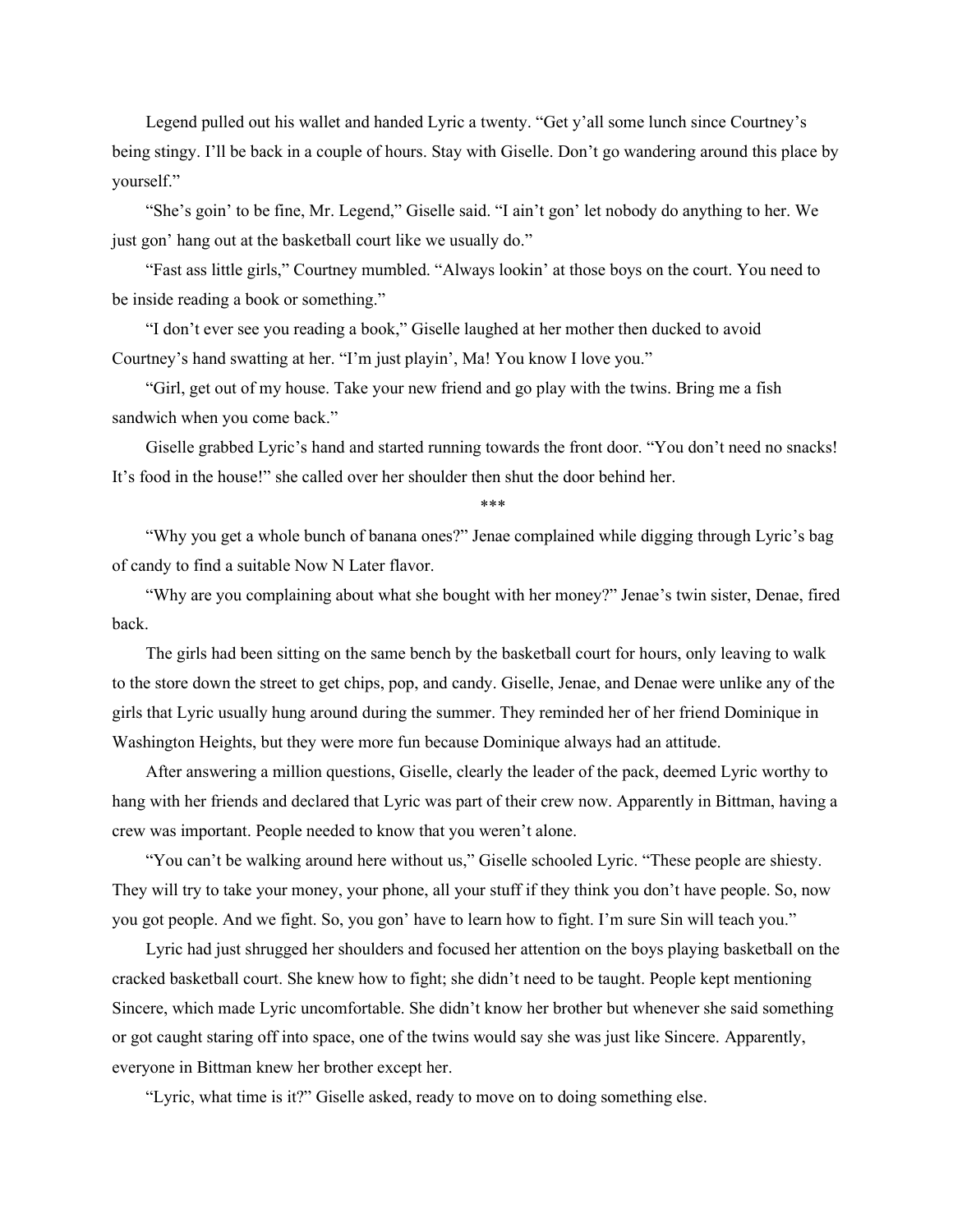"It's a quarter after five."

"Oh shoot!" Denae shouted. "We gotta go. Mommy will be home in a minute."

"I knew y'all weren't off punishment! Lyin' asses!" Giselle laughed. "Y'all better run before Ms. Sharon get off the bus and see y'all out here. Call me when you can!"

The twins, laughing, took off running across the courtyard to the 800 Building. Lyric smiled watching them while Giselle just laughed too. From the way they dressed to the way they talked, the girls in Bittman seemed a lot older even though Giselle and the twins were only a few months older than her. Her grandmother had once said that living in the projects made you grow up fast. Maybe she was right. Jenae, Giselle, and Denae even cursed like the older girls. Lyric had never uttered a curse word in her life.

"Let's go and see if my brothers are still hogging the TV," Giselle suggested. "Hopefully, they're done. I'm trying to watch the news."

"The news?" Lyric questioned with raised eyebrows as they walked towards the building. "Why do you want to watch the news?"

"Because that's what I'm going to do one day. I ain't gon be one of hood rats out here having babies by corner boys and living in these same projects. I'm going to go to college and be a journalist. I'm going to start as a news anchor then I'm going to get my own TV show. I'm going to be the next Oprah. So, I try to watch the news every day so I can learn how to do it."

Lyric was so awed by Giselle's answer that she stopped walking as her mouth hung open. She'd never heard another kid express the same interest in journalism as she did. Lyric wanted to be the next Oprah too.

"Are you serious?" Lyric asked.

Giselle stopped walking and turned around. "Yes, I'm serious. I can do it too. I know I can. What you gon' be when you grow up?"

Lyric grinned and put her arm around Giselle's shoulders and started walking. As they entered the building, she replied, "The next Oprah."

"Girl!" Giselle yelped. "I knew there was a reason I liked you. You're the first person to believe me. All these people around here don't think I'm serious. We gon' do this together. Watch and see."

"That's why I read so much," Lyric explained. "My mom wants me to read stuff that's more for our age group but I need to read more important stuff than *Twilight*."

"Exactly. That's why I be goin' to the library and yo' daddy be lettin' me read his books. Did you read *The New Jim Crow* by Michelle Alexander?"

"Not yet. My mom thinks it's too advanced for a kid. But I want to. I saw it on my dad's bookshelf. Maybe he'll let me read it. I'm reading *Slaughterhouse Five* now."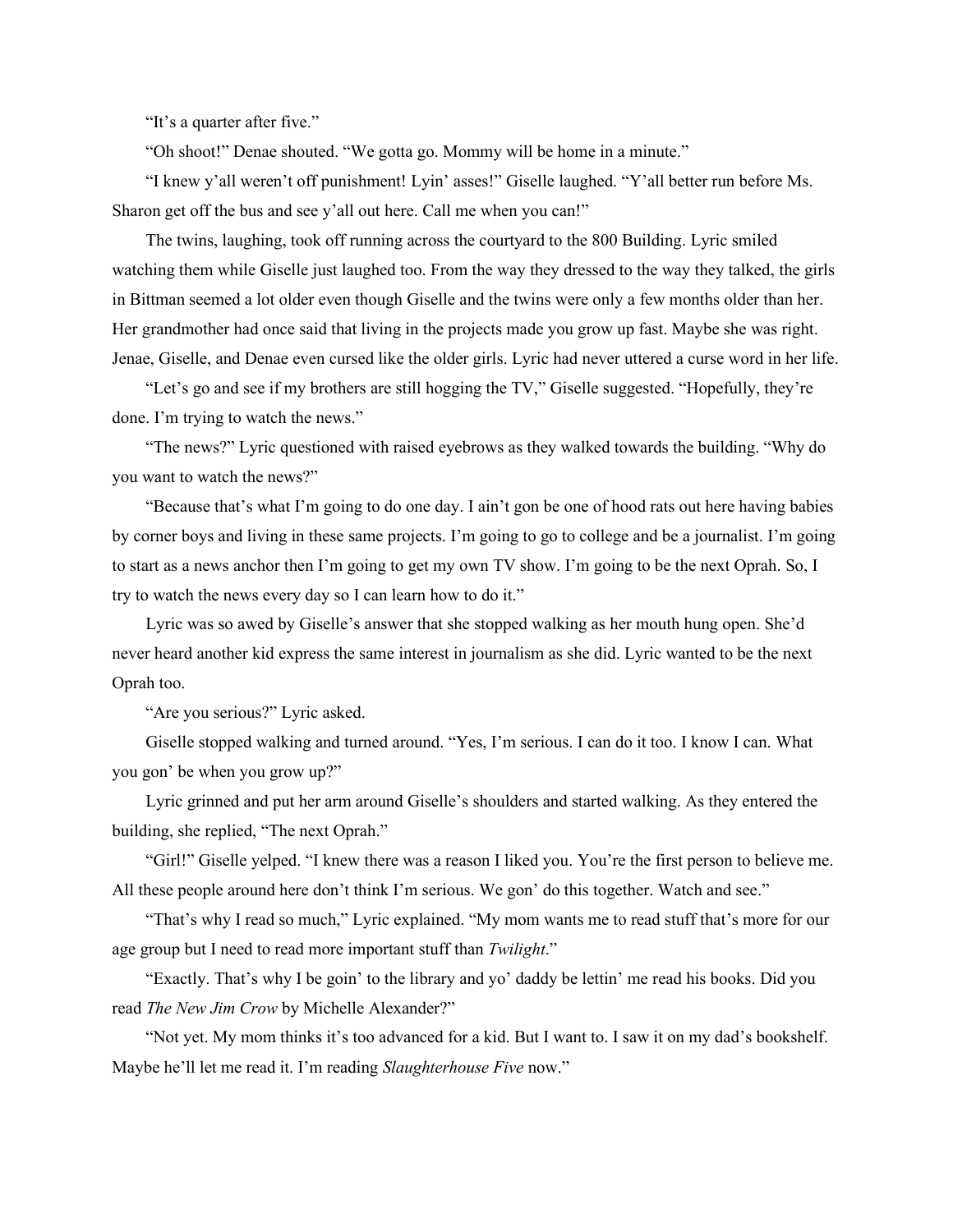"Yeah, that's a good one. But you gotta step your non-fiction game up. They be teachin' us more than what these white teachers do."

"There's a lot of good fiction that we can learn from too though. I read *Your Blues Ain't Like Mine* twice. It's that good."

"It is! I cried when I read it."

The girls stopped walking when they realized that the stairs leading to the fourth floor were blocked by four older boys sitting on them. One of them was rapping lyrics from a composition book he was holding. The other boys were listening contently while stopping him every couple of bars to comment.

"Ooh, you are in trouble," Giselle said to the boy sitting next to the one with the notebook. "Yo' mama told yo' daddy you ain't been home in two days. You know Mr. Legend 'bout to get this whole block poppin' lookin' for you. Where you been at?"

Lyric gazed at the boy Giselle was talking to. He didn't look much different from the pictures she'd seen, a little older. Sincere really did look just like their father.

"Lil Josh, why yo' sister always up in my business?"

"She nosy as hell, that's why," Giselle's brother answered. "Y'all go somewhere else. We busy."

"Busy?" Giselle scoffed. "All y'all doin' is sittin' here gassin' Knight's head up like he's the next Nas or somethin'."

"Yo shorty, why you lookin' at me like that?" Sincere said to Lyric.

For a minute, she didn't know what to say. She didn't realize that she'd been staring at her big brother. She expected their first meeting to go differently. She certainly expected her only sibling to recognize her. If Legend was always talking to her about Sincere and showing her pictures of him, surely he talked about her and show pictures of her to Sincere.

"What's wrong with yo' friend?" he asked Giselle.

"Ain't nothing wrong with me," Lyric spoke up. "You don't know who I am?"

"Should I?"

"Hell yeah," Giselle shouted and shook her head, admonishing the sixteen-year-old with just the disappointed expression in her eyes. "Sincere, Sincere, Sincere, you are so disrespectful."

"I'm Lyric. Your sister. But I guess you don't care about that."

"I was just fuckin' with you," Sincere snickered. "I know who you are."

"But you ain't think it would be nice to come by and meet me when Daddy kept calling you? I know you knew I was coming here."

"I had other shit to do. I ain't nobody's welcoming committee. You gon' be here all summer, right?"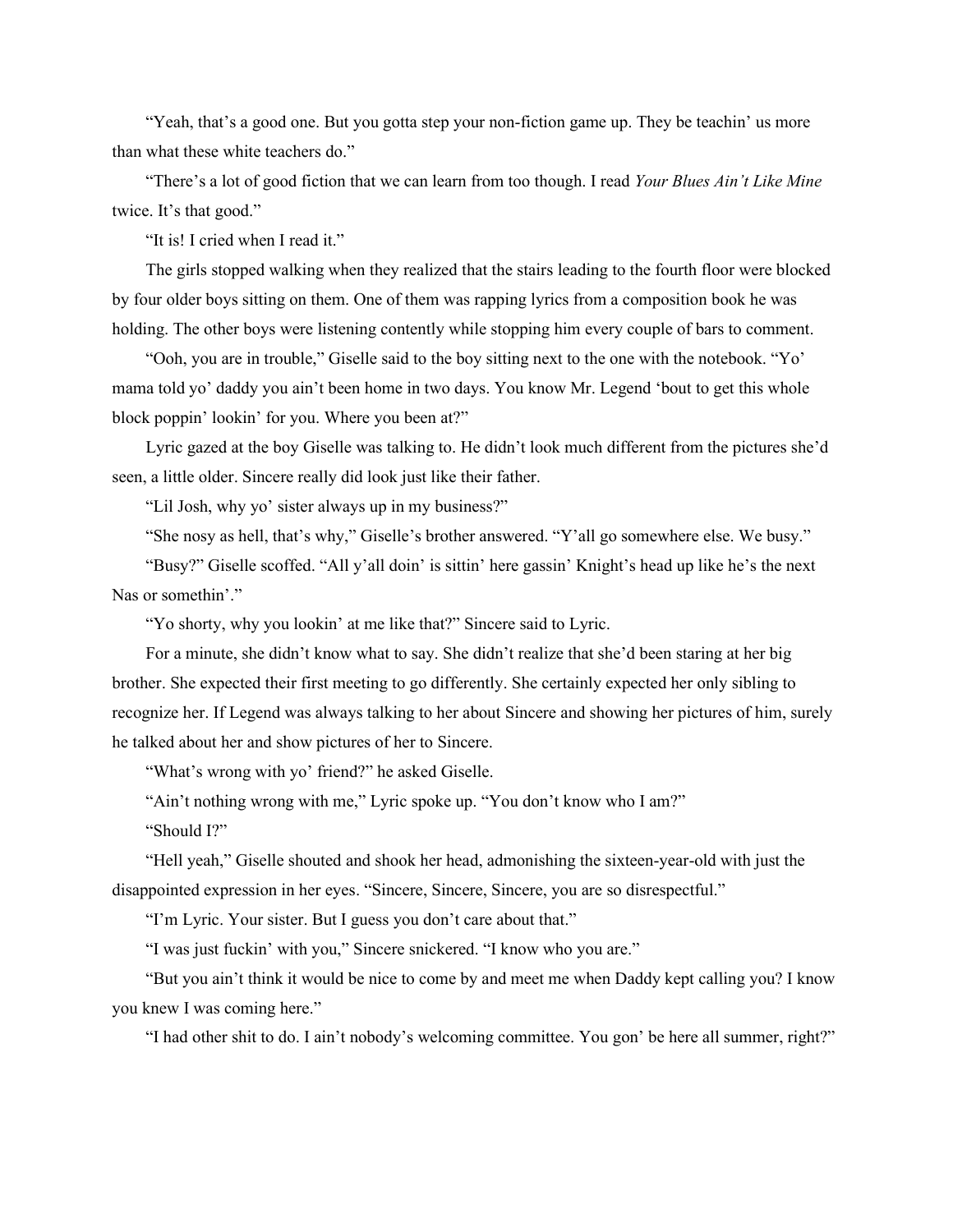"So! That's beside the point. I've called your phone too and you don't ever call me back. You don't want to talk to me. You don't want to meet me either. I'm your sister and you don't even want to know me."

"Yo', you buggin'. I got better things to do than talk to a ten-year-old. You act like you the only kid in the world who got a brother they ain't never met."

Lyric wished she understood her anger at Sincere so she could express herself better. Her feelings were hurt but she couldn't pinpoint why. Seeing him just casually hanging out with his friends and acting like she was bothering him made her want to run up the stairs to the apartment and cry.

"Can y'all get out of the way so we can go upstairs?" she asked. "I don't need to talk to you since you obviously have nothing to say to me."

"You're just ten, right? What we got to talk about, shorty?" Sincere asked. He was genuinely taken back by Lyric's reaction to seeing him. She was talking to him like an adult, like he messed up or disappointed her. Coming from a ten-year-old, that was off-putting to say the least.

"Just move," she said.

"Oh, you mad now? I don't know why you're trippin'. I was gon' come by when I got finished doin' what I had to do."

"Then you should have just said that. Or answered your phone when I called."

"Girl, who you think you talkin' to?"

Lyric rolled her eyes and stood her ground. "I'm talking to you."

"Man, listen-"

"Come on, man. Let them pass," the boy with the notebook interrupted. "You can't be out here arguing with little kids, Sincere. You sound stupid as fuck."

Sincere and the other two boys stood up and moved out of the way so Lyric and Giselle could pass.

"Lyric," Sincere called as the girls climbed the stairs to the fourth floor. "I'll holla at you later."

"Don't bother!"

Giselle burst out laughing and they ran up the next three flights of stairs.

"You really don't like him," she laughed as she unlocked her apartment door. "Sin is cool though."

"I've heard," Lyric grumbled. "Who were those other boys?"

"That's their little crew. My brother, Josh. Big Red…that boy dumb. And the other one is Knight. He lives in the same building as your brother. They think they're rappers but the only one who can rap is Knight. Knight is cute and can rap and all, but he think he's the next Nas or something just because Nas is from Queens too. Like boy, you ain't hardly that good yet and definitely not as cute as Nas."

"I love Nas," Lyric smiled. "My daddy had me listening to *Illmatic* when I was a baby. He is so cute too."